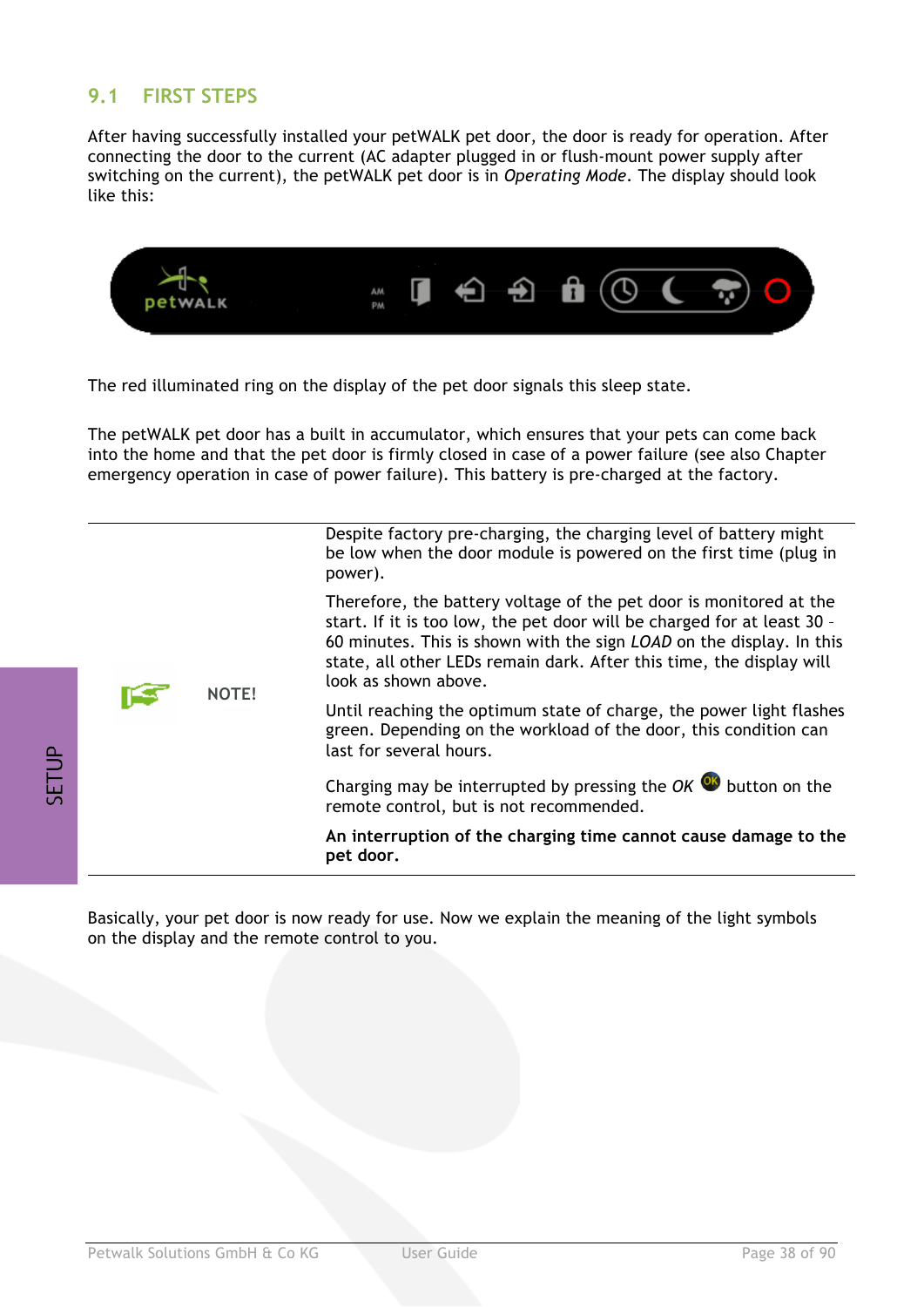# **9.2 ILLUMINATED DISPLAY SYMBOLS**

The display on the inside above the pet door will always give you an overview of the current status of the pet door. In order to make the operation as simple as possible, each light symbol is assigned to a function key with the same symbol on the remote control.

## **MEANING OF THE SYMBOLS:**



### *Operating Mode*

Shows the operating status, red = Sleep / green =  $On$ 



### *Exit Control*

Shows, if the pets are allowed to leave the house



### *Entrance Control*

Shows, if pets are allowed to enter the house



### *Door Status*

Displays the state of the door leaf (light is green, when the door opens or is open).



#### *Access Control*

The illuminated symbol indicates that the door only opens for registered "RFID chips".



### *Time Program*

Indicates if a time program has been activated (green). With the time program, you determine when and until when your pets are allowed to get in or out (see Programming section "Programming of individual functions")



### *Dawn Control*

Indicates whether the door control by door dawn sensor (green) is activated. With dawn control, you can specify a brightness value for allowing or disallowing door functions. Programming dawn values see "Programming of individual functions").

#### *Rain Sensor (option)*

Indicates whether the "door control via rain sensor" is activated (green). The rain sensor is an option. You can link the door control to the amount of rainfall. For appropriate programming, see chapter "Programming of individual functions."

On the left side of the screen you will find the **time of the day**. The time is set at the factory and not visible in sleep mode.

The setting of time and switching between "12 hours mode" to "24 hours mode" is described in chapter 11.3. basic functions.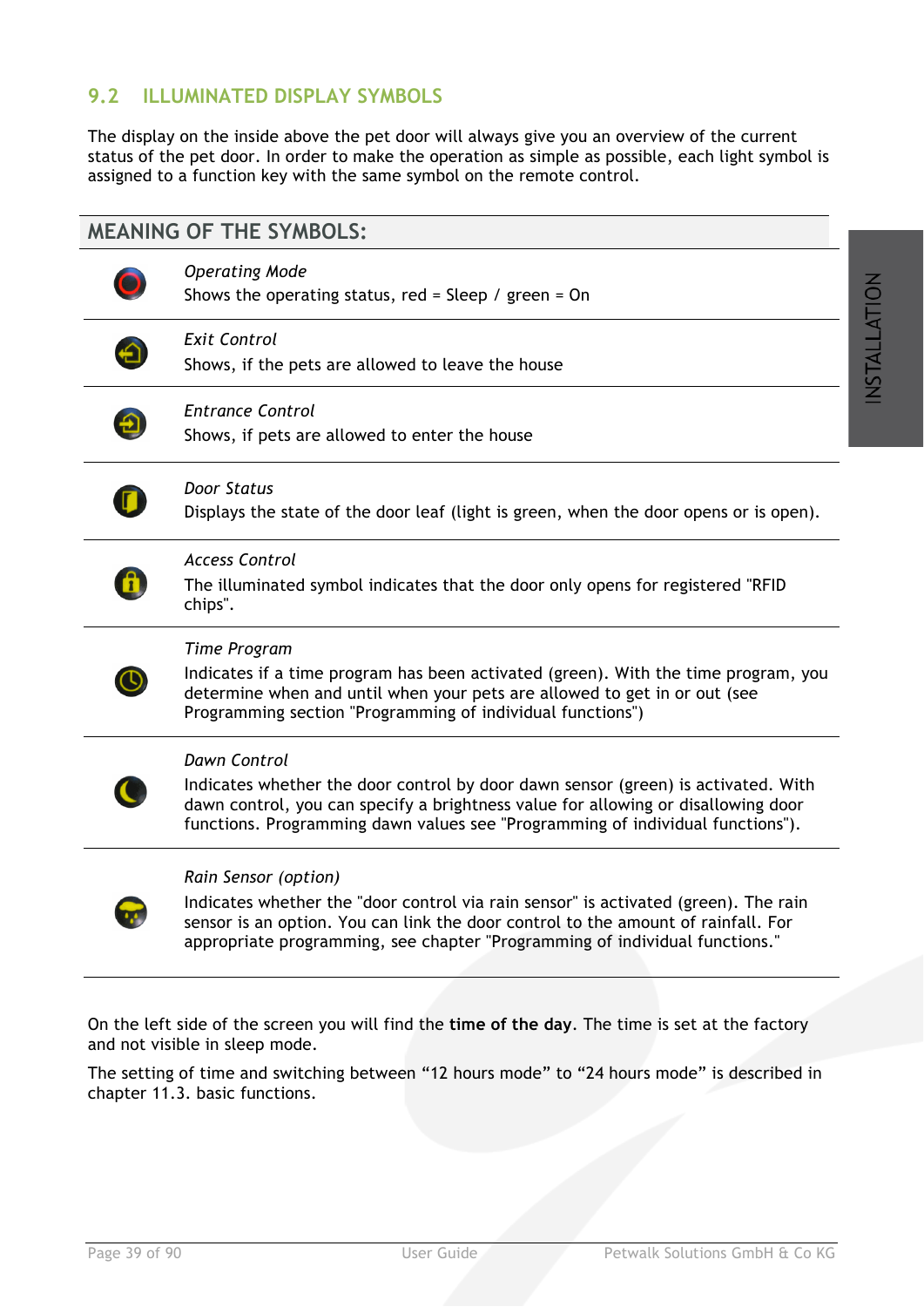# **9.3 COLOUR CODING**

Some symbols on the display can light or flash in different colours. For simplicity, we refer to the basic principle of traffic lights.



Below there is an example of a common display image and its meaning:



**AUTA**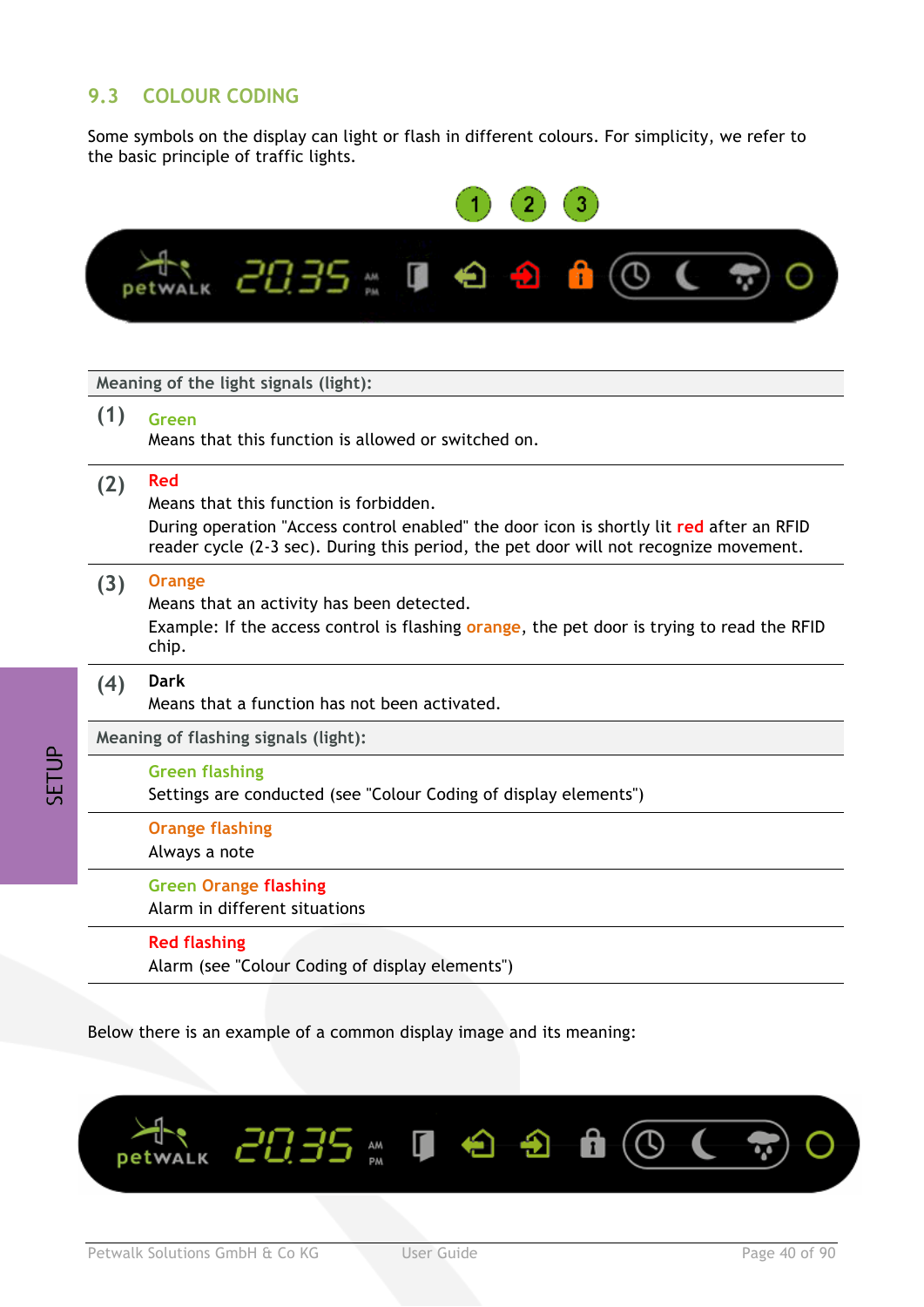- The *Operating Mode* symbol in green light means that the pet door is in operation.
- Entry / Exit control in green means that both entrance and exit are allowed.
- If the symbol of *Access Control* with RFID chip symbol is not illuminated, only the motion sensor is active.
- The door symbol does not light, so the door is closed.
- All the other symbols are not illuminated and therefore their function is not active.

## **9.4 SYMBOLS ON THE REMOTE CONTROL**

All operations and settings on your pet door can be controlled by the remote control.

Function and programming buttons can be found on the remote control.

The **function buttons** on the remote have the same symbols as the display does. By pressing a button you activate the corresponding function. This enables you to enjoy an easier handling. With these keys an easier daily operation is possible.

By pressing a button once, the corresponding function is activated. Pressing the button again this function is switched off.

| <b>Control keys</b> |                                                                                                                                                                                                                                                                |
|---------------------|----------------------------------------------------------------------------------------------------------------------------------------------------------------------------------------------------------------------------------------------------------------|
|                     | <b>Operating Mode</b>                                                                                                                                                                                                                                          |
|                     | Use this button to switch the door on (display: green) or off (red)                                                                                                                                                                                            |
|                     | <b>Exit Control</b>                                                                                                                                                                                                                                            |
|                     | By pressing the button the symbol on the display turns green and your pet is allowed<br>to get out. Pressing again the symbol on the panel gets dark meaning that your pet is<br>no longer allowed to leave the house.                                         |
|                     | <b>Entrance Control</b>                                                                                                                                                                                                                                        |
|                     | By pressing the according symbol on the display turns green and your pet is allowed<br>to get in. After pressing again the symbol gets dark - this means that your pet is not<br>allowed to come in.                                                           |
|                     | Manual Door Opener / Closer                                                                                                                                                                                                                                    |
|                     | By actuating the door opens and the symbol on the display turns green. Once the<br>door has closed the symbol on the display becomes dark.                                                                                                                     |
|                     | <b>Access Control</b>                                                                                                                                                                                                                                          |
|                     | By pressing the button the symbol in the display turns green; the door opens only for<br>authorized animals with RFID chips. After pressing again, the symbol on the display<br>will no longer be illuminated and the door will operate on motion detection.   |
|                     | <b>Time Program</b>                                                                                                                                                                                                                                            |
|                     | Press to activate the selected time program. The display symbol turns green. Press<br>again to disable this function; the symbol on the display will become dark.                                                                                              |
|                     | <b>Dawn Control</b>                                                                                                                                                                                                                                            |
|                     | Press to activate the dawn sensor for door control. The symbol on the display is<br>green. Press again to disable this function and the symbol on the display gets dark.                                                                                       |
|                     | Rain Sensor                                                                                                                                                                                                                                                    |
|                     | Press to activate the optional rain sensor for door control. The display symbol is<br>green. Press again to disable this function and the symbol on the display becomes<br>dark. If no rain sensor is connected and you press this button, the display flashes |

red. Press again to exit this mode.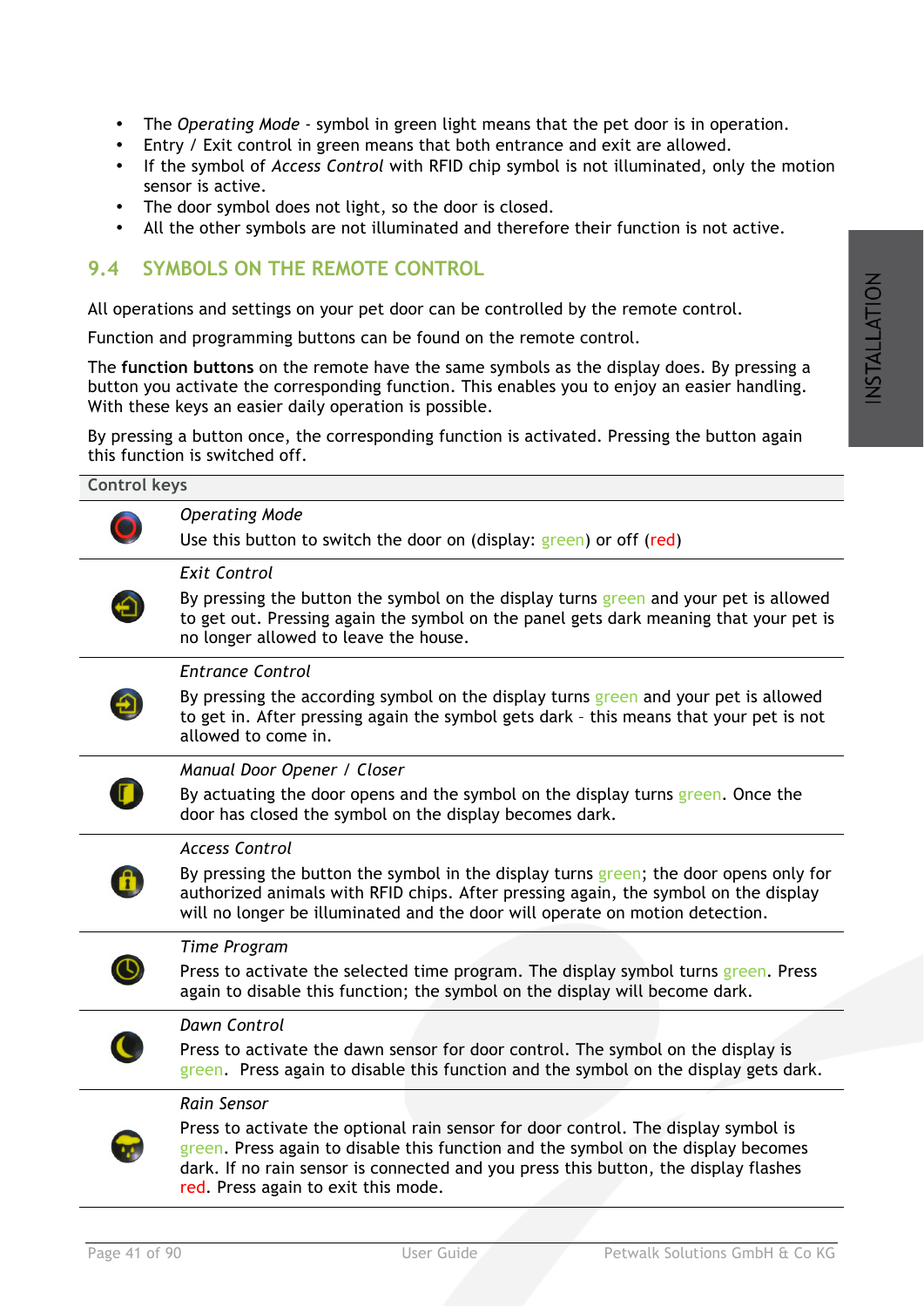You need the programming buttons to program and adjust your petWALK pet door. When using the factory setting, a satisfactory operation should be possible immediately.

To adapt your pet door to your personal needs, almost everything is adjustable at our product:

- the opening time of the door
- − the opening angle of the door
- the range of the motion sensor

How to adjust everything to your personal criteria and how you can perform these settings is described in detail in chapter "Settings / Programming" - also how to reset the parameters to the factory settings.

In **programming mode,** you can adjust the individual functions to your personal needs. Here you can set the time when your pet is allowed to enter or exit and determine the brightness of the dusk control.

# **10 YOU CAN ALSO ADJUST THE VOLUME OF INFORMATION AND ALARM TONES AND REGISTER THE IDENTIFICATION CHIPS (RFID COLLAR OR IMPLANTED TAGS,. A DESCRIPTION OF ALL ADJUSTABLE FUNCTIONS OF THE PETWALK PET DOOR, SEE CHAPTER 1**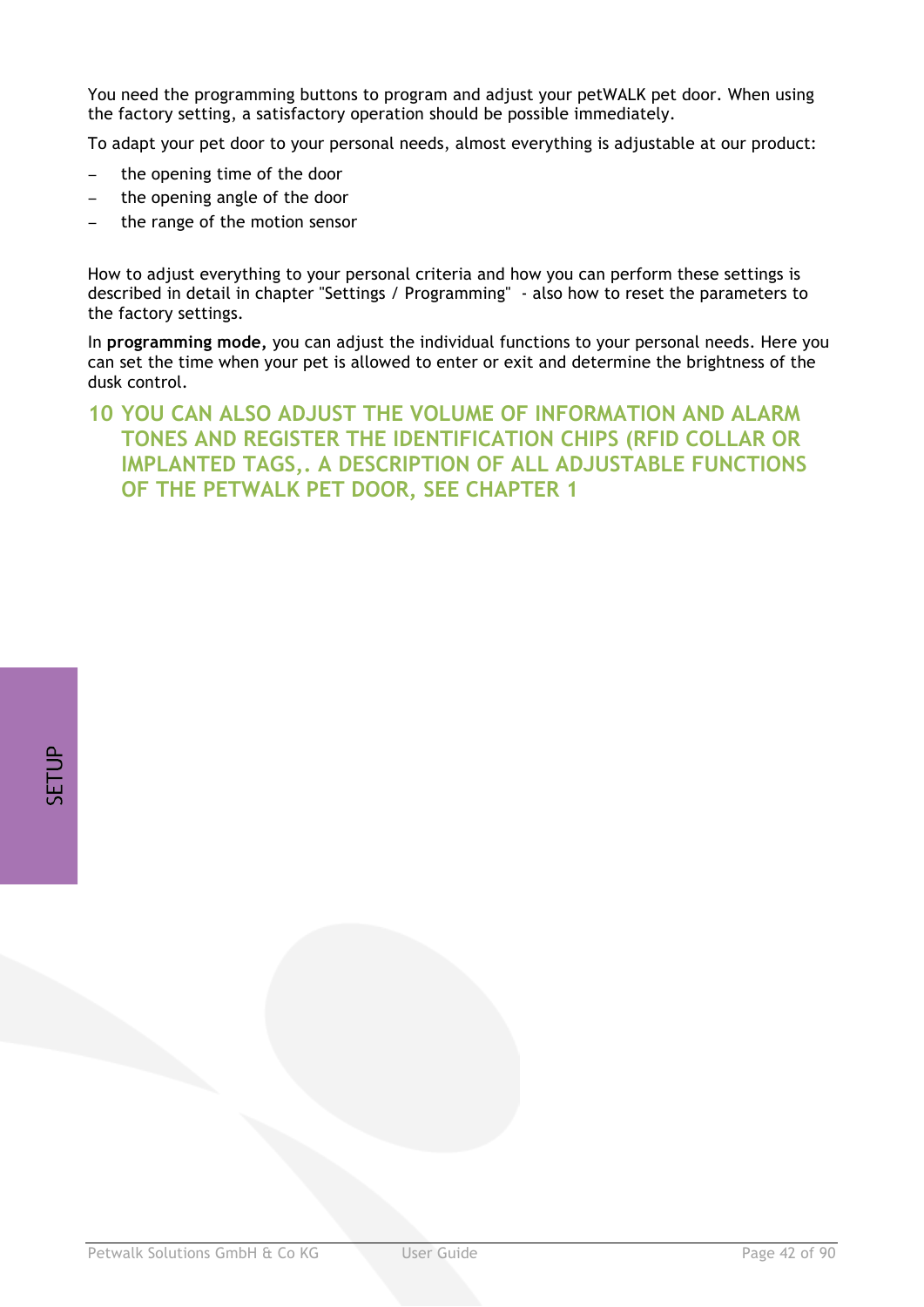setting / programming.

The necessary keys for programming are described here. How you can program individual functions is described in the section 11.4 programming of single functions.

| Programming and setting buttons                                                     |                                                                                      |                                                                                                                                                                                                                                                                                                         |  |  |
|-------------------------------------------------------------------------------------|--------------------------------------------------------------------------------------|---------------------------------------------------------------------------------------------------------------------------------------------------------------------------------------------------------------------------------------------------------------------------------------------------------|--|--|
|                                                                                     | <b>Setup Button</b><br>setup mode                                                    | Press the button to access the programming mode or twice within 2 seconds for the                                                                                                                                                                                                                       |  |  |
|                                                                                     | <b>Up Button</b><br>Use this button to increase a value in programming or setup mode |                                                                                                                                                                                                                                                                                                         |  |  |
|                                                                                     | <b>OK Button</b><br>The selected value will be confirmed and stored                  |                                                                                                                                                                                                                                                                                                         |  |  |
| Down Button<br>With this button a value can be reduced In programming or setup mode |                                                                                      |                                                                                                                                                                                                                                                                                                         |  |  |
|                                                                                     | <b>NOTE!</b>                                                                         | If you accidentally enter programming or setup mode by pressing<br>the Setup button (all symbols on the display are flashing green<br>or time display shows something else than the time), you can<br>exit this mode by pressing the Setup button again without<br>storing any values.                  |  |  |
|                                                                                     | <b>NOTE!</b>                                                                         | The remote control works in the infrared range. As with the TV<br>you have to point the remote towards the unit (pet door). The<br>infrared receiver of the pet door is located near the display.<br>Next to the time display a red light confirms the receipt of a<br>command from the remote control. |  |  |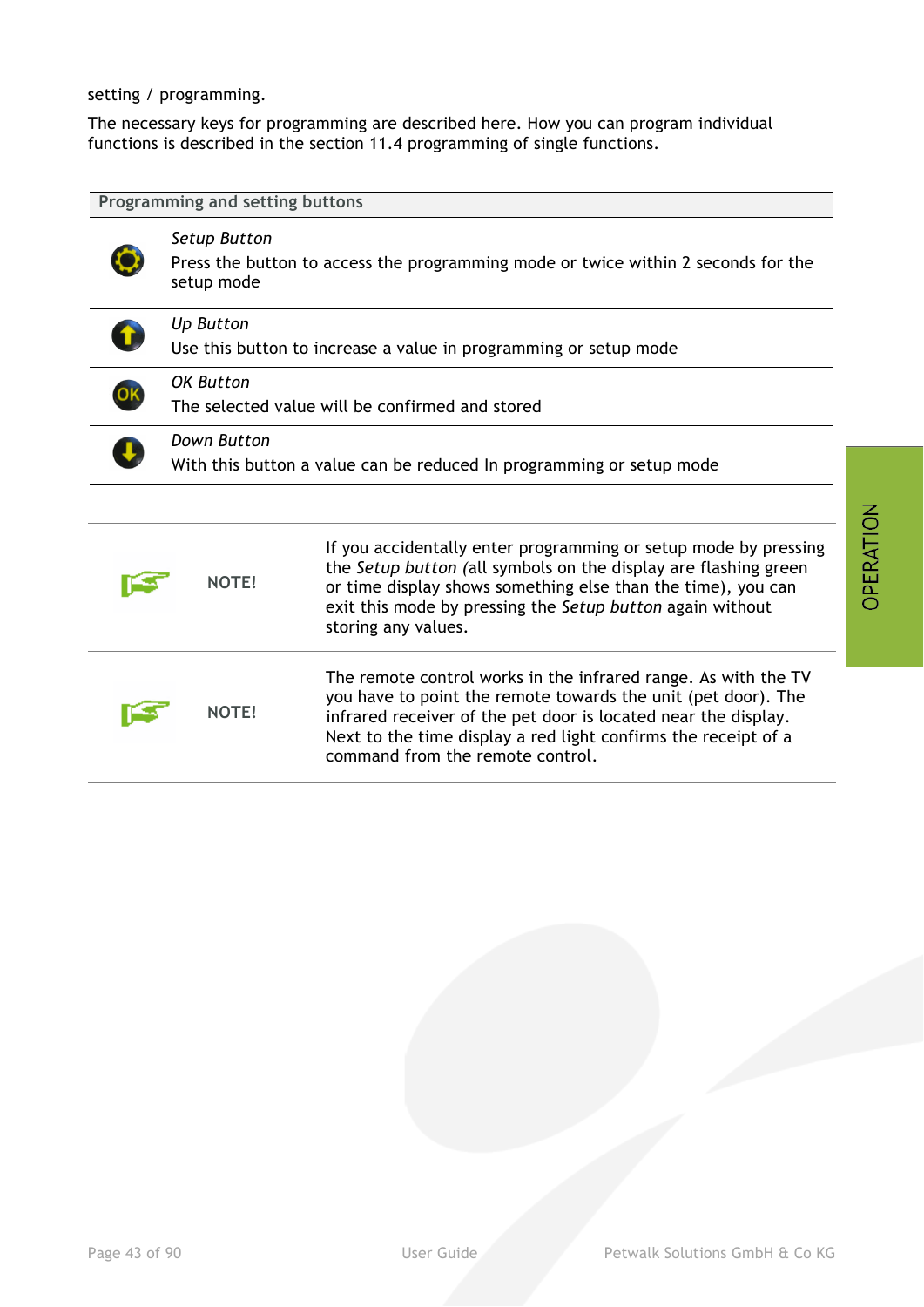# **10.1 FIRST STEPS**

Now the setup of your petWALK pet door can start. By pressing the *Operating Mode*  $\bullet$  button (as shown below) your pet door will be turned on.



*OPERATION* 

The display will appear as shown below:



- The display symbol SLEEP will turn green. This means that your pet door is now in operation.
- On the display the current time is shown.
- The access and exit controls turn green. Now the pet door is able to recognize movements and it will open.

Now everything is ready for your pet to try its new personal front door. Your pet will now use and appreciate the newly gained "freedom" very quickly.

As long as you do not press any buttons on the remote control, the pet door will open when detecting motion (both on the inside and on the outside).



NOTE! This operating mode should be chosen for the first phase,  $\gamma$ so that your pet can get used to its new door.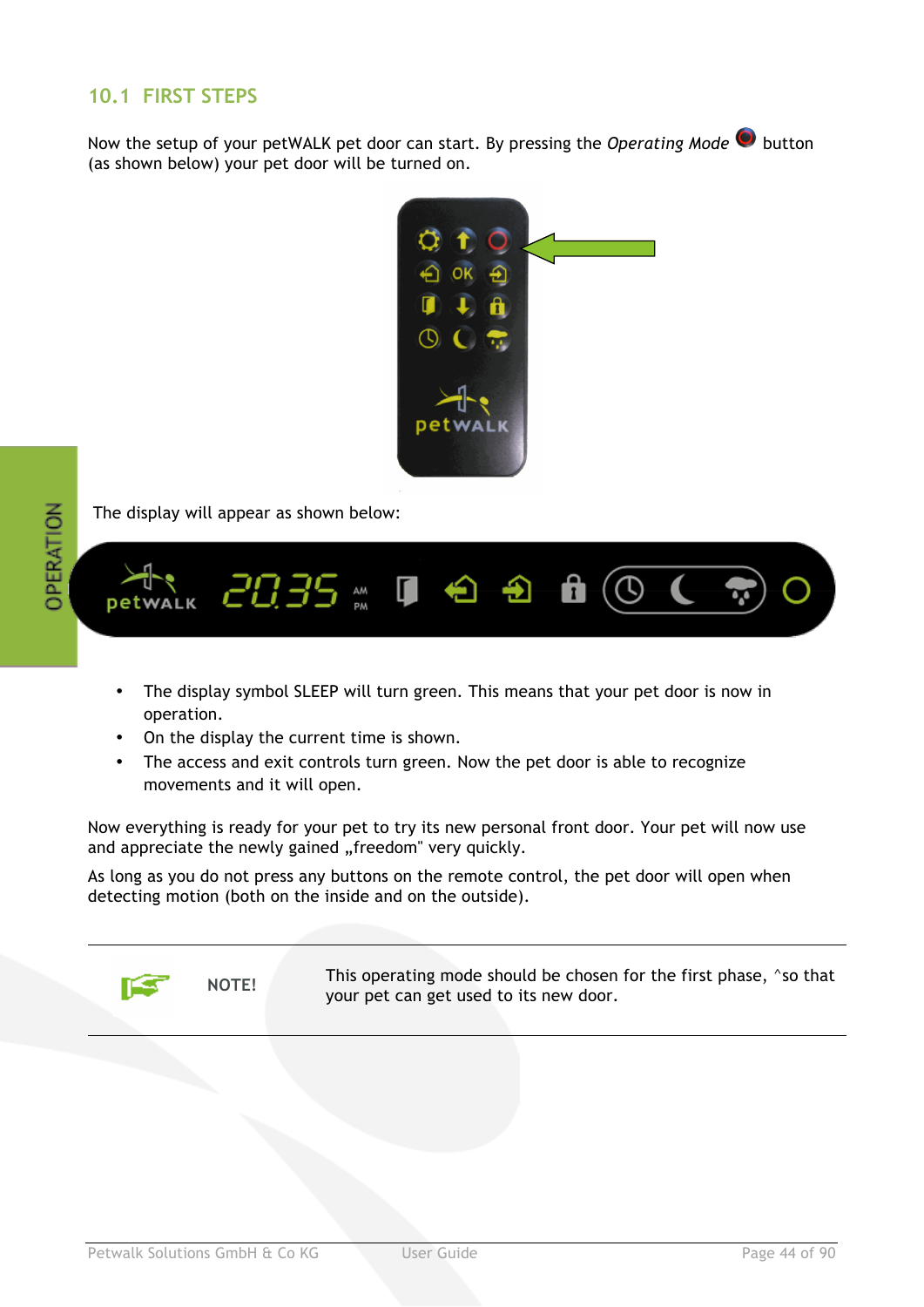## **10.2 CHANGE OF OPERATING STATE**

The easiest way to control the "opening times" of your petWALK pet door is to use the *Operating Mode* button on the remote control.

If you want to prevent that your pet door can be used, press the *Operating Mode* Obutton again.

The operating mode symbol on the display will light up in red and all other symbols stay dark. The door is firmly closed and in S*leep* mode.

By pressing the *Operating Mode* button  $\bullet$  you switch back to normal mode. The Display appears as shown before.

If you notice in the evening, that not all of your pets are in the house, then change the settings

to "collecting mode". Pets may only enter but not get out any more. Press the button  $\bigoplus$  (exit control). On the display the according symbol will become dark (see illustration).



In the same way you can also setup entrance control.



The entrance and exit times can be controlled using the time<br>NOTE! program The programming of the time program is described program. The programming of the time program is described in the section "Programming of individual functions."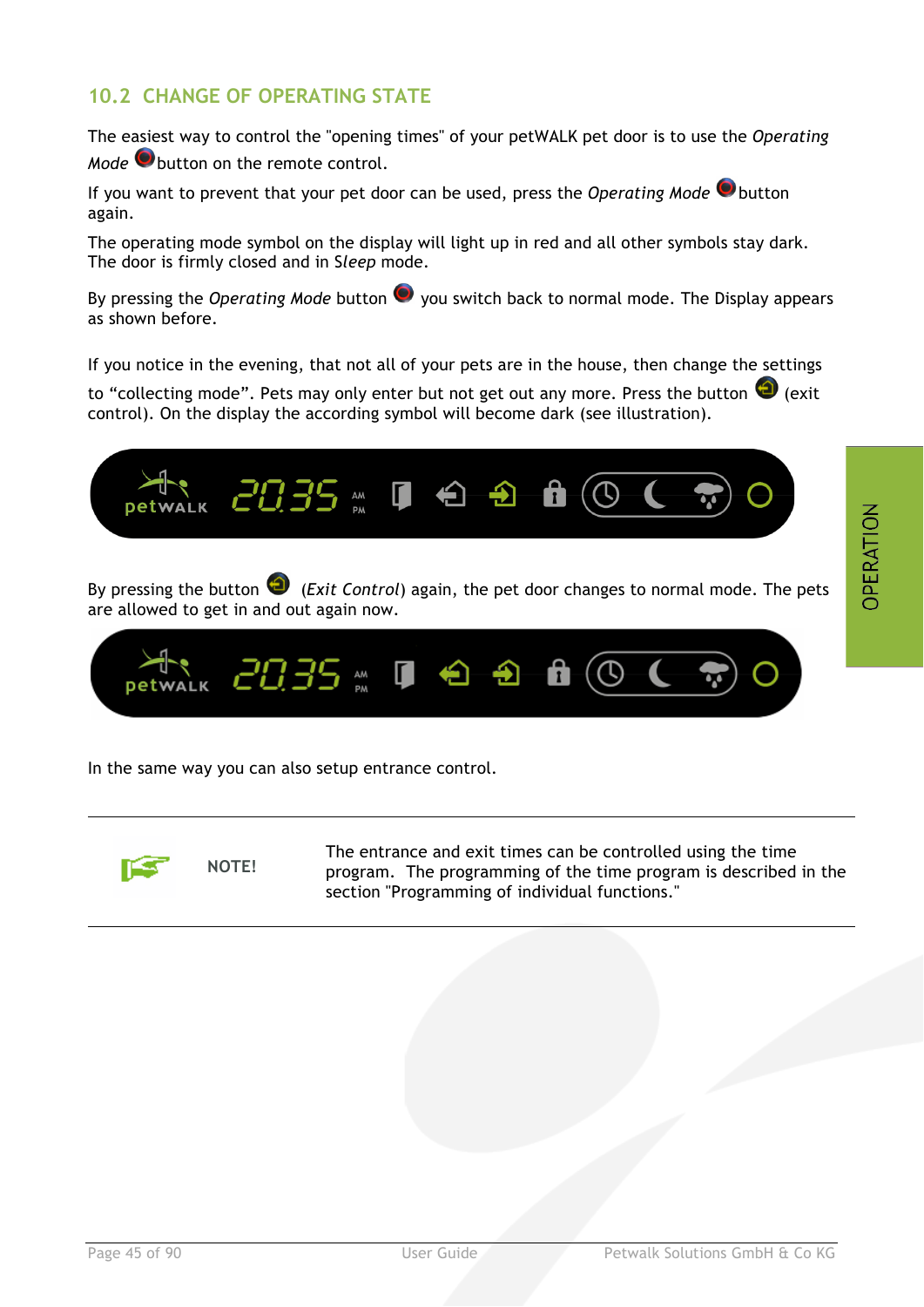## **10.3 RIFD-BASED DOOR CONTROL**

You can program your petWALK pet door the way that only pets having an authorized RFID-based id chip can access it. It does not matter whether your pet has an implanted transponder or carries a collar tag. The chip is used as a house key of your pet. If the RFID chip is registered at the door and the access control program is activated, the door will only open when your pet is in front of it (RFID stands for *radio frequency identification*).

| <b>NOTE!</b> | Even if your pet is micro chipped, we recommend using the<br>supplied collar tag first to get your pet used to this process. If<br>your pet is used to it, you can switch to the use of the implanted<br>chip.                                                                                                     |
|--------------|--------------------------------------------------------------------------------------------------------------------------------------------------------------------------------------------------------------------------------------------------------------------------------------------------------------------|
| NOTE!        | We have no control on the quality of the chips implanted by a<br>veterinarian and also on the area of implantation. Therefore, it is<br>possible that the pet door just starts reacting, when your pet is<br>already very close to it. Experience has shown that the pets<br>quickly understand how they can pass. |

## **10.3.1 REGISTER RFID CHIP**

A detailed description can be found in the chapter 11.4.4 programming of door control by rfid chips.

Here we will introduce only the most basic steps in order to use RFID door control.

To register a transponder chip, make sure the pet door is ON (*Operating Mode symbol* is

illuminated "green"). Now press the *programming button*  $\bullet$  on your remote control. The programming mode is confirmed by green flashing symbols as shown in picture below:



As a next step, press the *Access Control button* . Now only the symbol *Access Control* flashes orange on your display. Instead of the time, the first free key position is displayed. In case of the first use this will be position 1. You can increase or decrease the value by using the *up button* or the *down button.*



If you press the *OK button now*, the pet door is ready to register an identification chip at the selected position. The door shows the program position of the new key and a *P* for programming as in the picture below ("1" for the first chip, "2" for the second chip and so on):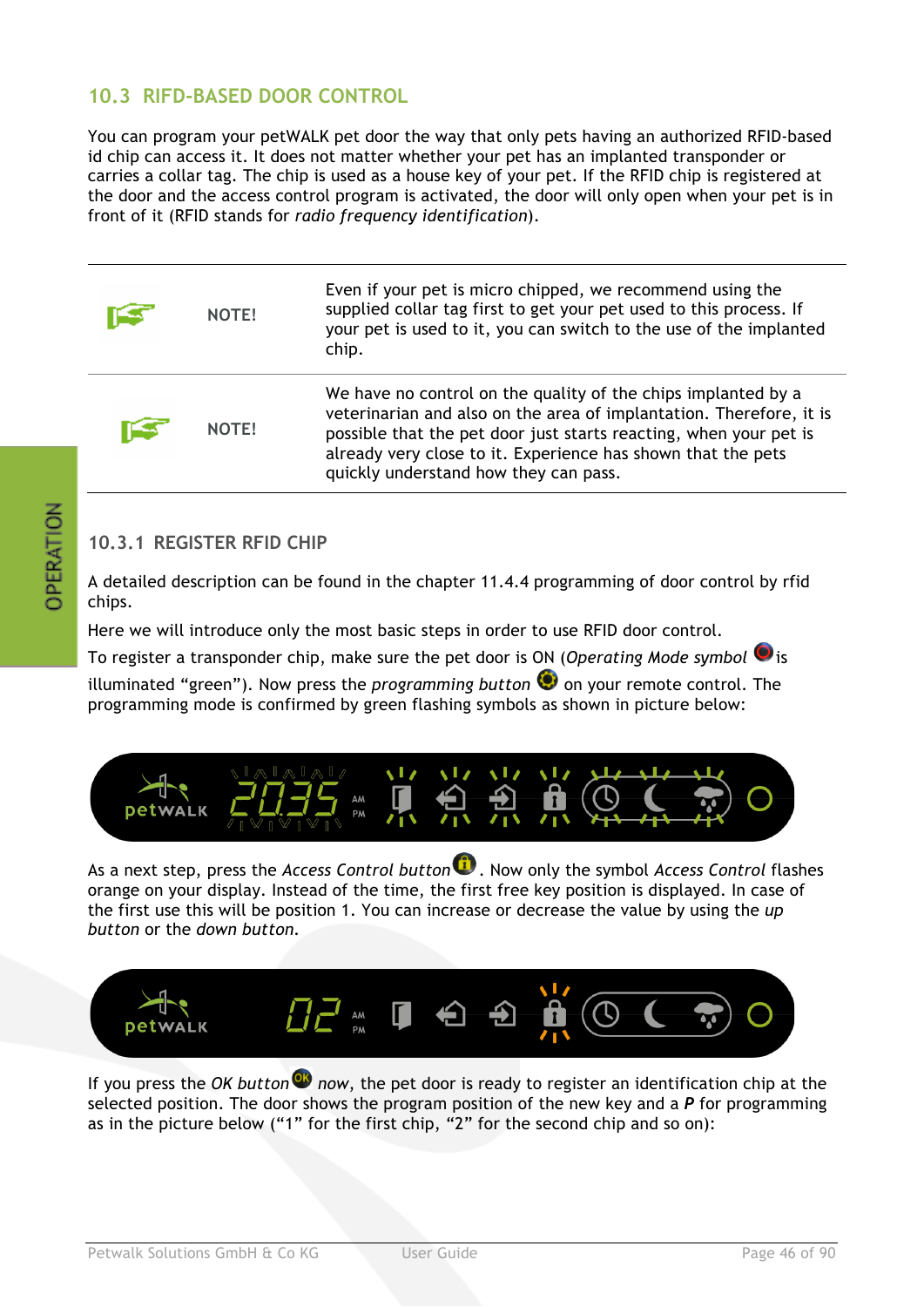

Now move the chip or the animal wearing the chip close to the middle of the door leaf (distance needs to be maximum 10-20 cm from the middle of the door leaf). The door confirms successful identification with a beep. The P disappears from the display and the number in the display is increased by 1 (shows the next free space). Now the pet door has all necessary information to open only for your pet.

By pressing the *Setup button*  $\bullet$  twice you can exit the programming mode. You are back to the operating state, from which you have started the program.

**10.3.2 DOOR CONTROL WITH RFID CHIP**

You must change the operating mode. By pressing the button *Access Control*  $\bullet$  the pet door switches to the appropriate mode. The display looks like this:



Pets wearing an authorized chip (programmed as described before) are allowed to get in or out.

By pressing the appropriate buttons you can switch to other operating conditions (as explained previously in motion control).

In this mode (with RFID chip), you can also see which animal has just used the door. In the example shown below the pet with chip number 2 passes through the pet door from the inside to the outside.





On the display you can see which of your pets has used the pet door. If audio is on the pet door also signals the number of the pet by the according number of beeps, e.g. if pet number 02 is accessing the door, the pet door will beep twice.

In the following example your pet with chip number 02 is identified and intends to get into the house, but as you have deactivated this function the petWALK pet door will not open.

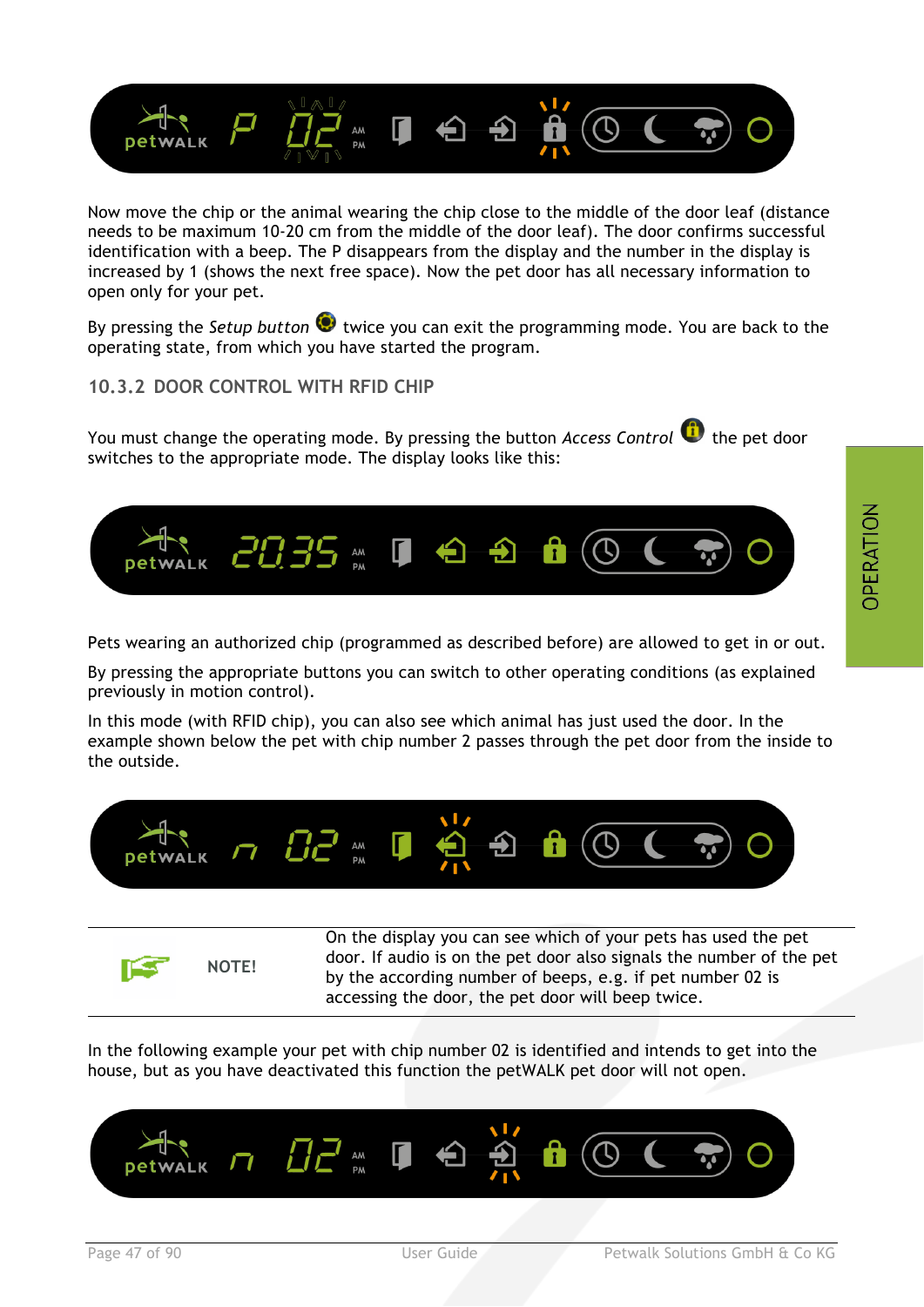In order to accustom your pet to its new door as stress-free as possible, it is important to interpret the light signals in a correct way.

You have programmed the petWALK pet door as shown below:



If your pet comes closer to the pet door, the Access Control  $\mathbf G$  symbol starts flashing orange, after detecting motion in front of the door (inside or outside). This flashing symbolizes that the pet door is now trying to read the RFID code.

If the code is identified, the door will open. If the code cannot be identified within

approximately 6-8 seconds, the manual door opener symbol  $\bigcup$  will be illuminated red for 2-3 seconds. During this time the pet door is locked. Once the door symbol becomes black again, it is ready for a new identification.

If your pet swiftly moves towards the pet door, identification also with implanted RF-ID chips will not be a problem. If your pet stops moving towards the door, the distance for a successful identification may be too long. Therefore, you should use the motion detector function first, then use the supplied RFID tag and only after your pet has got familiar with the door, switch to an implanted chip.

## **10.4 EMERGENCY OPERATION DURING POWER FAILURE**

Your petWALK pet door is also equipped with a backup battery. In case of a power failure, your pets will not be left outdoors. The door switches into emergency mode. This means that no pet can get outside, but all pets that are still outside can get in again.

On the display this operating condition can be recognized as shown below.



If the pet door is reconnected to the current, the operating status, which existed before the power failure, is restored.

The backup battery is rated for approximately 20 hours of emergency operation. If the petWALK pet door recognizes that the backup battery becomes empty, it will lock the door and turn off. You do not need to worry that your pet door will remain open.



**NOTE!** Please make sure that you have activated this function as described in chapter 8.13 Activate Backup Battery